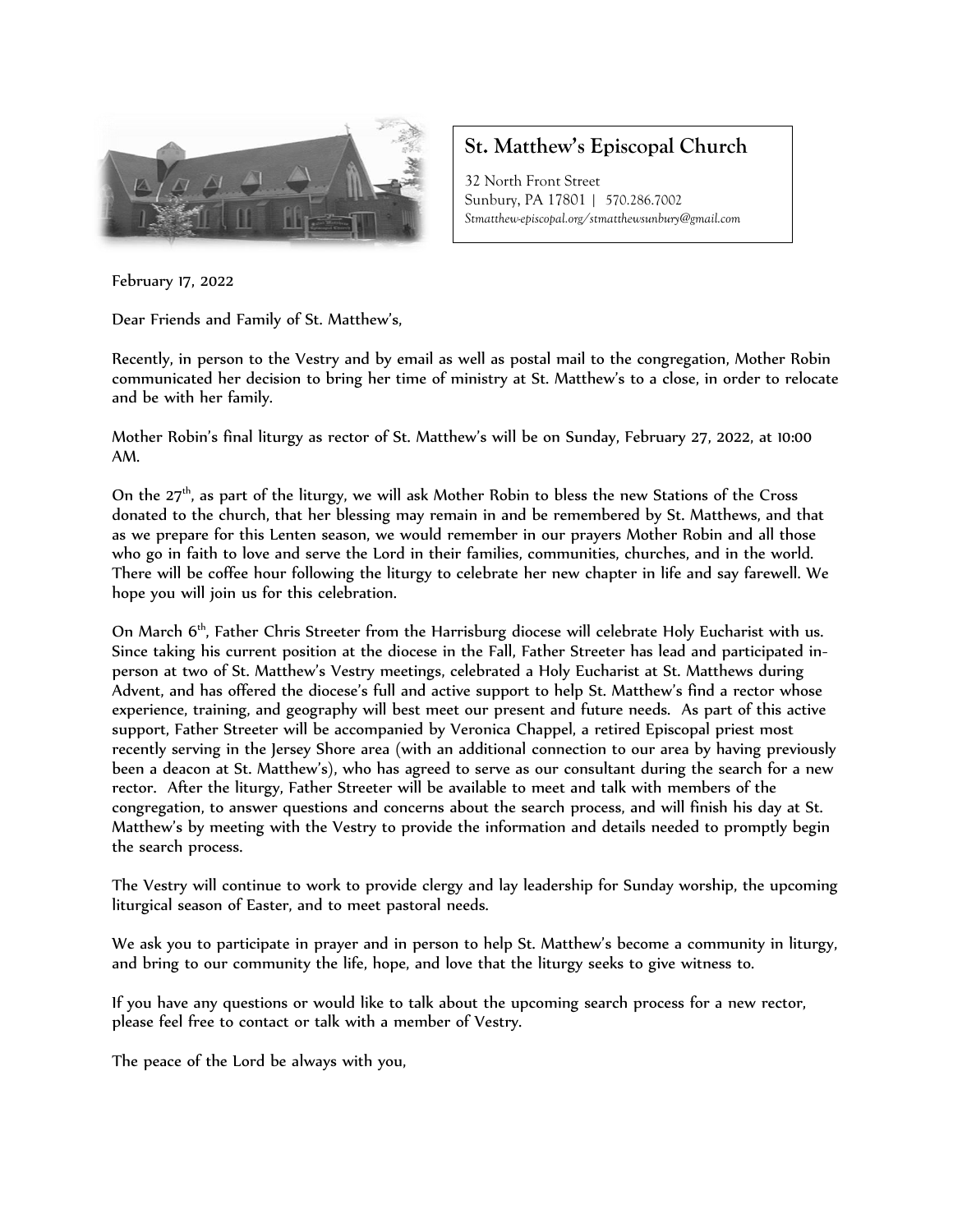Mary Ann Loftus Senior Warden

Vestry: Roy Casey, Junior Warden Fran Zartman Cyn Reid Pam Schlegel Jocelyn Schlegel Mary Newcomb Janice Flory Lori Fazzini Anissa DeCapria-Sanduta Nathan Blanchard